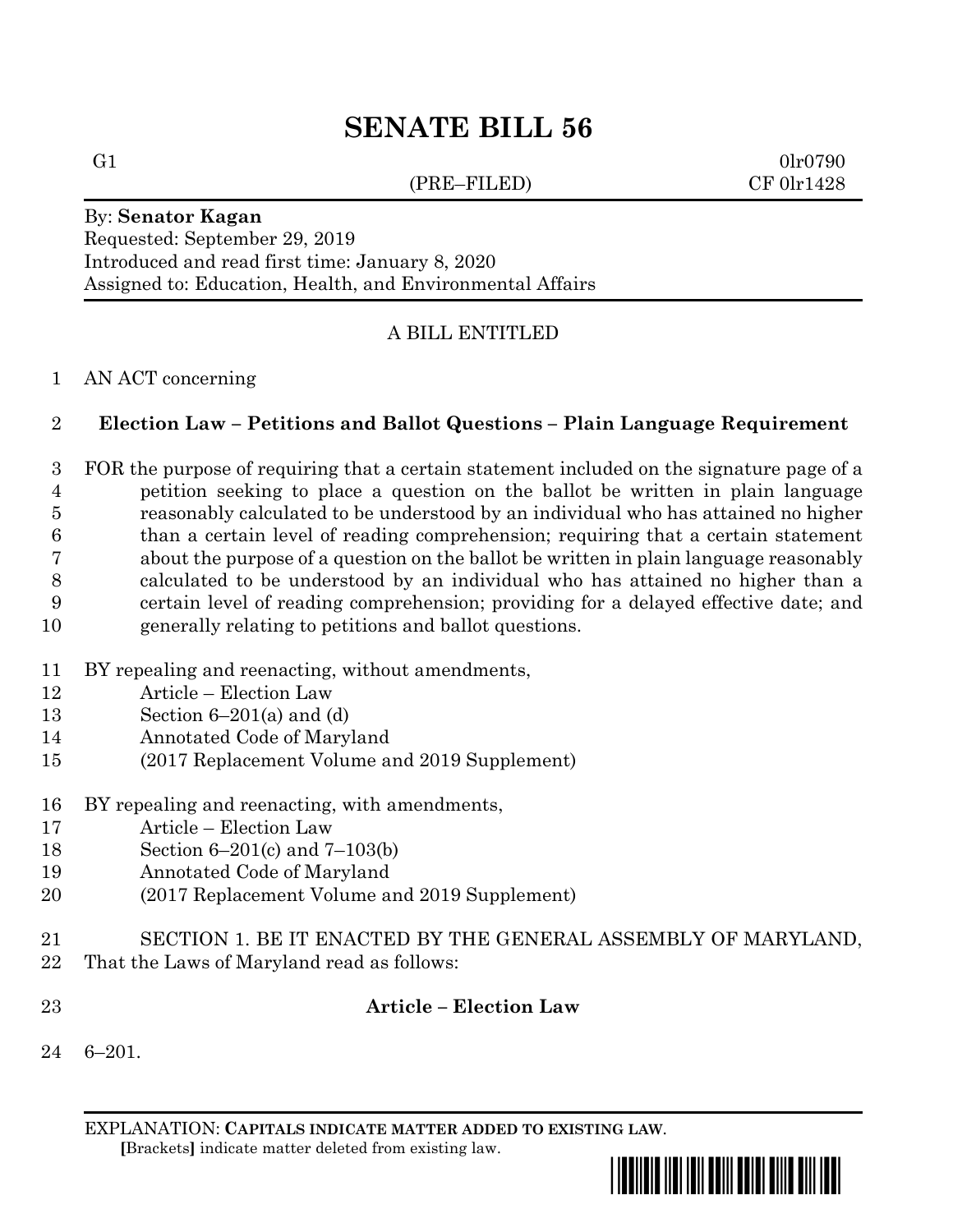|                                    | $\sqrt{2}$                 | <b>SENATE BILL 56</b>                                                                                                                                                                                                                                           |
|------------------------------------|----------------------------|-----------------------------------------------------------------------------------------------------------------------------------------------------------------------------------------------------------------------------------------------------------------|
| $\mathbf{1}$                       | (a)                        | A petition shall contain:                                                                                                                                                                                                                                       |
| $\overline{2}$                     |                            | an information page; and<br>(1)                                                                                                                                                                                                                                 |
| $\boldsymbol{3}$<br>$\overline{4}$ |                            | (2)<br>signature pages containing not less than the total number of signatures<br>required by law to be filed.                                                                                                                                                  |
| $\overline{5}$                     | $\left( \mathrm{c}\right)$ | Each signature page shall contain:                                                                                                                                                                                                                              |
| 6<br>7                             |                            | a description of the subject and purpose of the petition, conforming to<br>(1)<br>the requirements of regulations;                                                                                                                                              |
| 8                                  |                            | (2)<br>if the petition seeks to place a question on the ballot, either:                                                                                                                                                                                         |
| 9<br>10<br>11<br>12                |                            | a fair and accurate summary of the substantive provisions of the<br>(i)<br>proposal WRITTEN IN PLAIN LANGUAGE REASONABLY CALCULATED<br>TO.<br>BE<br>UNDERSTOOD BY AN INDIVIDUAL WHO HAS ATTAINED NO HIGHER THAN A GRADE 6<br>LEVEL OF READING COMPREHENSION; or |
| 13                                 |                            | the full text of the proposal;<br>(ii)                                                                                                                                                                                                                          |
| 14                                 |                            | (3)<br>a statement, to which each signer subscribes, that:                                                                                                                                                                                                      |
| 15                                 |                            | the signer supports the purpose of that petition process; and<br>(i)                                                                                                                                                                                            |
| 16<br>17<br>18                     | signature counted;         | based on the signer's information and belief, the signer is a<br>(ii)<br>registered voter in the county specified on the page and is eligible to have his or her                                                                                                |
| 19<br>20                           | signers;                   | (4)<br>spaces for signatures and the required information relating to the                                                                                                                                                                                       |
| 21<br>$\bf 22$                     |                            | a space for the name of the county in which each of the signers of that<br>(5)<br>page is a registered voter;                                                                                                                                                   |
| 23<br>24                           | and                        | a space for the required affidavit made and executed by the circulator;<br>(6)                                                                                                                                                                                  |
| 25                                 |                            | (7)<br>any other information required by regulation.                                                                                                                                                                                                            |
| 26<br>27<br>28                     | (d)<br>of this section:    | If the petition seeks to place a question on the ballot and the sponsor elects to<br>print a summary of the proposal on each signature page as provided in subsection $(c)(2)(i)$                                                                               |
| 29<br>30                           |                            | the circulator shall have the full text of the proposal present at the time<br>(1)<br>and place that each signature is affixed to the page; and                                                                                                                 |